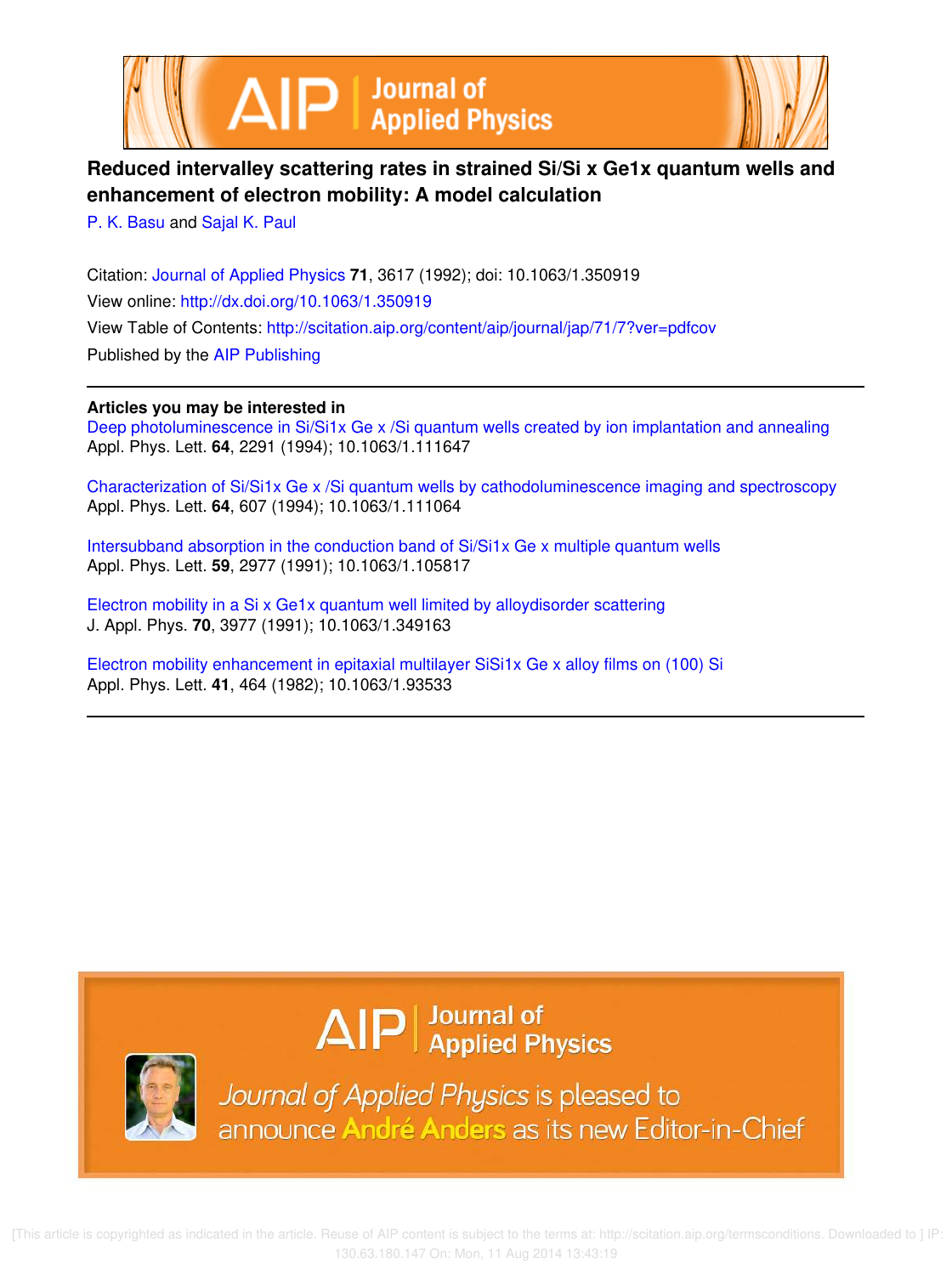## Reduced intervalley scattering rates in strained  $Si/Si_xGe_{1-x}$  quantum wells and enhancement of electron mobility: A model calculation

P. K. Basu and Sajal K. Paul

Institute of Radio Physics and Electronics, University of Calcutta, 92, Acharya Prafulla Chandra Road, Calcutta 700 009, India

(Received 23 September 1991; accepted for publication 9 December 1991)

In a  $Si/Si<sub>0.5</sub>Ge<sub>0.5</sub>$  quantum well grown on a [100] oriented  $Si<sub>0.75</sub>Ge<sub>0.25</sub>$  buffer, the four valleys having longitudinal mass normal to the [lOO] direction are lifted from the remaining two valleys. As a consequence, the intervalley  $f$  scattering between these two groups of valleys, the strongest in bulk Si, occurs only when the electrons in the subbands reach a high threshold energy. A high value of mobility limited mainly by acoustic phonon scattering is thus expected and is also obtained from the model calculation described in the present work. It is shown that higher values of the mobility may be obtained for wider wells.

Electronic transport in strained  $Si/Si_xGe_{1-x}$  heterojunctions, quantum wells (QWs), and superlattices has been studied by several workers'-" in recent years. An enhancement of the mobility over the values in pure bulk silicon has been observed in these studies both at low temperatures<sup>1-5</sup> and at room temperature.<sup>6,7</sup> The enhancement at low temperature is due to reduced impurity scattering<sup>8</sup> in modulation doped samples. However, at room temperature neither the impurity scattering nor the interface roughness scattering plays a significant role. It has also been proved<sup>9</sup> that when the two-dimensional electron gas (2DEG) is confined in the Si layer in type II band alignment, $3,10$  the alloy-disorder scattering also becomes weak. The mobility in Si/SiGe systems at room temperature is therefore limited by phonon scattering. It has been found earlier,  $^{11-13}$  that the phonon scattering mechanisms operative in bulk  $Si^{14,15}$  may be employed for the calculation of the mobility of 2DEG in  $Si-SiO<sub>2</sub>$  systems. The mobility in Si/SiGe system may thus be calculated in a similar way when the band alignment is type II in nature; however, in the calculation the alteration of the band structure caused by lattice-mismatch-generated strain<sup>10</sup> should be taken into account.

In the present work, we undertake a calculation of the mobility in strained Si layers considering growth of a  $Si/Si<sub>0.5</sub>Ge<sub>0.5</sub>$  QW on a  $Si<sub>0.75</sub>Ge<sub>0.25</sub>$  buffer layer along the [100] direction. In this case, the conduction band of the  $Si<sub>0.5</sub>Ge<sub>0.5</sub>$  layer is above that of the Si layer by an amount  $\Delta E_c = 0.15$  eV.<sup>10</sup> The mismatch-generated strain lowers the two valleys (termed as group I valleys hereafter) having the longitudinal mass along the growth axis, i.e., [lOO] direction (z axis hereafter), from the remaining four valleys (termed as group II valleys hereafter). The scattering mechanisms in the subbands belonging to group I valleys are the deformation potential acoustic phonon scattering and the weak intervalley scattering involving g phonons. The scattering between group I and group II valleys is via  $f$  phonons, the interaction being the strongest in the bulk.<sup>14,15</sup> In the present case the subbands belonging to group I valleys and the states (continuum) due to group II valleys are widely separated in energy approximately by  $\Delta E_c$ . The electrons in the lowest subband can absorb and emit a  $f$  phonon only when their energy reaches an approximate threshold of  $\Delta E_c - k_B \theta_f$  and  $\Delta E_c + k_B \theta_f$ , respectively, where  $k_B\theta_f$  is the energy of the f phonon  $(\theta_f = 630 \text{ K})$ . The corresponding relaxation time when multiplied by the probability of occupancy of electrons  $[\sim \exp(-E/k_BT)]$  (Refs. 11 and 12) makes almost no contribution to the mobility. This reduced scattering rate coupled with lower conductivity mass in the subbands is expected to give a high value of the mobility. In this communication, we present a model calculation of the mobility for different phonon scattering mechanisms to support the above arguments in favor of the mobility enhancement. Our calculation is based on simplified envelope functions and some other approximations. We believe, however, that the conclusions derived will not be drastically altered if a more refined calculation is made. In our calculation, the energies of the subbands are obtained for  $\Delta E_c = 0.15$  eV with  $m_{zb}^{*} = 0.19m_0$  and  $m_{zw}^{*} = 0.916m_0$ , where  $m^{*}$  is the effective mass and  $w$  and  $b$  refer, respectively, to the well and the barrier. It is found that for a 6-nm-wide well four subbands with energy  $E_1, E_2, E_3$ , and  $E_4$  (the subbands and their energies are denoted by the same symbol) belonging to group I valleys lie below  $\Delta E_c$ . The states belonging to group II valleys are above the heterobarrier and therefore form a continuum.

The expressions for the relaxation time for deformation potential scattering within  $E_i$  subband and between  $E_i$ and  $E_i$  subbands are taken from the paper by Ridley.<sup>16</sup> The intervalley scattering mediated by g phonons between two degenerate  $E_i$  subbands and between  $E_i$  and  $E_j$  subbands is a first-order process and the expression for the relaxation time is derived following earlier work<sup>12</sup> on Si inversion layers by using sine functions. The scattering rate from a bound state to the continuum states induced by  $f$  phonon is calculated by following a model developed for polar optic phonon scattering.<sup>17</sup> In all the derivations, parabolic  $E - k$  relationship is assumed.

In our calculation, we have assumed a 2D carrier density (n) of  $10^{12}$  cm<sup>-2</sup>, and calculated the populations  $(n, s)$  in the subbands  $(E, s)$  by using standard expressions.18 For each subband, the mobilities limited by deformation potential scattering alone  $(\mu_{\text{DP}})$ , by interval-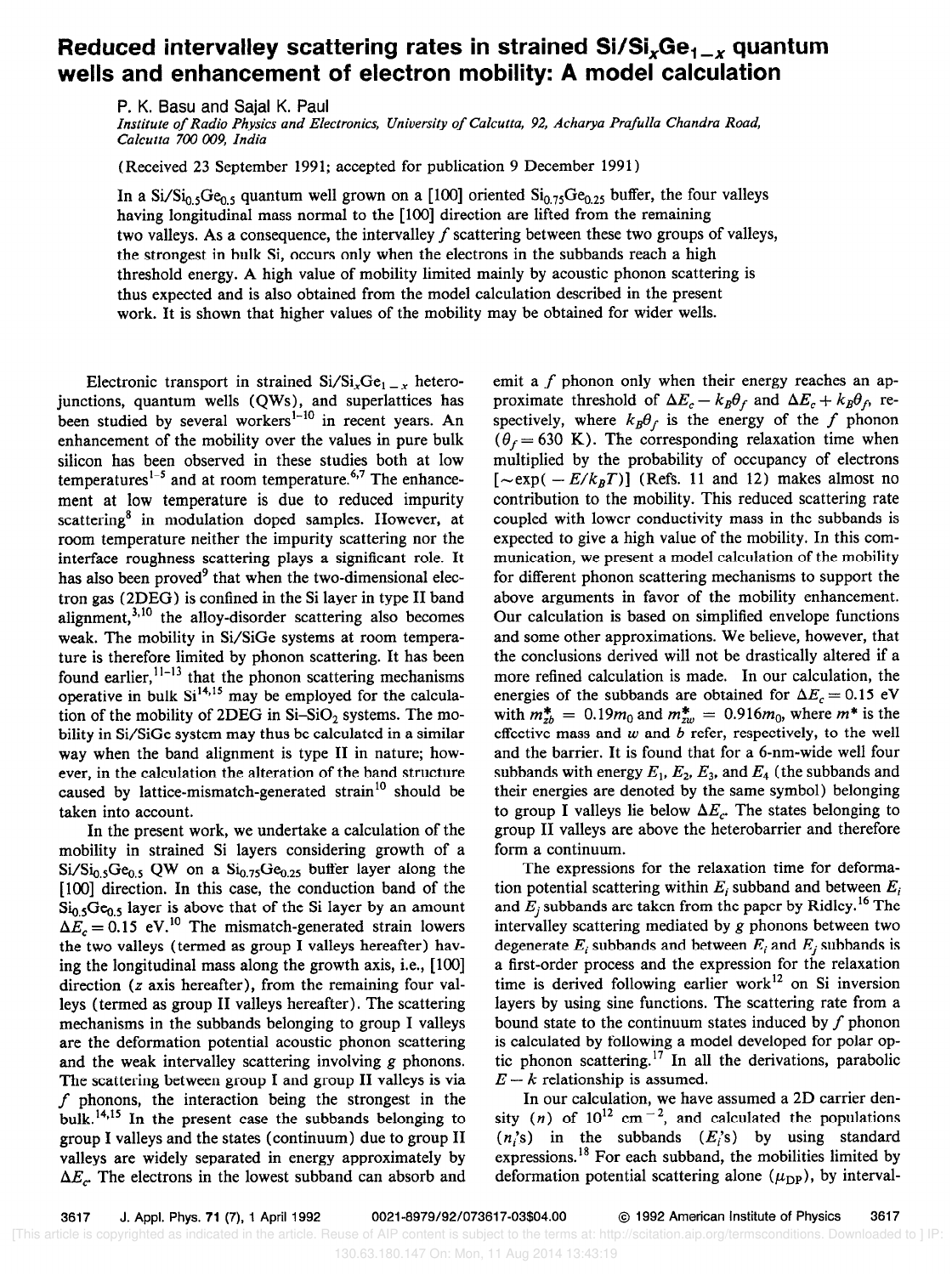

FIG. 1. Mobility in the lowest  $(E_1)$  subband in a QW vs temperature limited by deformation potential acoustic phonon (DP) scattering only and by intervalley (IV) scattering only.

ley scattering alone ( $\mu_{IV}$ ), and the total mobility ( $\mu_{T}$ ) by considering all the scattering rates exactly (not by using Mathiessen rule) are calculated. The calculated values of the mobility  $\mu_{\text{DP}}$  and  $\mu_{\text{IV}}$  for electrons in the lowest subband  $(E_1)$  of 6- and 12-nm-wide wells are plotted in Fig. 1 as a function of temperature. The curves indicate that the mobility due to deformation potential scattering is lower by more than one order of magnitude, confirming that the intervalley scattering is suppressed in strained Si layers. In bulk Si, intervalley scattering alone can account for the observed mobility at room temperature.<sup>14,15</sup> Although the results for  $E_1$  subband are given in Fig. 1, the above conclusions apply to other subbands also.

In Fig. 2, we have plotted the values of mobility in each subband limited by deformation potential scattering alone ( $\mu_{\text{DP}}$ ) and by all scattering mechanisms ( $\mu_T$ ). As pointed out in the earlier paragraph and supported by the results in Fig. 1, the weak intervalley scattering hardly alters the overall mobility  $\mu_T$  from  $\mu_{\text{DP}}$ . The average values of the mobility  $\bar{\mu}$ ( =  $\sum_{i} n \mu_{i}/n$ ), for deformation potential and total scattering are also calculated and included in the figure. As expected  $\bar{\mu}_{\text{DP}}$  does not differ from  $\bar{\mu}_T$ . The results indicate that a value of 2000  $\text{cm}^2/\text{V}$  s is obtained at room temperature, which is larger than the value in pure bulk Si  $(-1470 \text{ cm}^2/\text{V s})$ .<sup>14,15</sup> For the sake of comparison the mobility data for a 6-nm/6-nm superlattice,  $3$  a 10-nm QW (Ref. 6) and a heterojunction<sup>7</sup> are included in Fig. 2.

The expression for the mobility limited by deformation potential scattering<sup>16</sup> indicates that the value for each subband should increase linearly with well width L. The energy of a subband decreases with increasing well width, increasing the energy separation between a subband and the continuum states. Thus  $f$  scattering becomes more



FIG. 2. Mobility values in three subbands ( $E_1$ ,  $E_2$ , and  $E_3$ ) as a function of temperature in a 6-nm QW. The dashed and solid curves represent the values limited by DP and total (DP + IV) scattering, respectively.  $\bar{\mu}$ denotes the average value considering populations in all the subbands. The experimental data for a superlattice (SL), a quantum well (QW), and a heterojunction (HJ) are shown.

weak and the net effect of using a wider well is an increase in the mobility. On the other hand, the subbands are closer in wider wells and more subbands are allowed within the well. The scattering rate will thereby increase with a decrease in mobility. To examine which of these two opposite effects dominates, we have repeated the calculation for a value of  $L = 12$  nm. The calculations indicate that eight subbands are allowed within the QW. The mobility values limited by deformation potential and intervalley scatterings in the lowest subband are compared in Fig. 1. From the curves it is apparent that while doubling of the well width increases the value of  $\mu_{\text{DP}}$  by about 20%, the corresponding increase in  $\mu_{IV}$  is nearly by a factor of 8 to 10, depending on temperature. We conclude that the intervalley scattering is indeed weaker in a wider well and the values of  $\mu_{\text{DP}}$  do not scale as L, since more subbands are involved in wider wells. The values of  $\mu_{\text{DP}}$  and  $\mu_T$  for different subbands in a 12-nm-wide well are plotted as a function of temperature in Fig. 3 for a carrier density of  $10^{12}$  cm<sup>-2</sup>. It is found that for this case the population in the five lowermost subbands is significant. It is again observed that the mobility in each subband effectively equals  $\mu_{\text{DP}}$ , since intervalley scattering rate is drastically reduced. The average values  $\bar{\mu}_T$  and  $\bar{\mu}_{DP}$  are also included in Fig. 3. The overall mobility  $\bar{\mu}_T$  is 2300 cm<sup>2</sup> V s at room temperature and is slightly larger than the value for a 6-nm well.

It appears from Fig. 2 that the experimental data<sup>3</sup> for a 6-nm/6-nm superlattice are quite low compared with our calculated values for a 6-nm QW. Although in a superlattice the conduction occurs in a miniband, a Kronig-Penney calculation<sup>19</sup> for the above superlattice indicates that the wells are essentially uncoupled and the width of the miniband is negligible. The value of the mobility in the 12-nm superlattice should not therefore deviate much from the values calculated for a QW. The lower experimental

 <sup>[</sup>This article is copyrighted as indicated in the article. Reuse of AIP content is subject to the terms at: http://scitation.aip.org/termsconditions. Downloaded to ] IP: 130.63.180.147 On: Mon, 11 Aug 2014 13:43:19